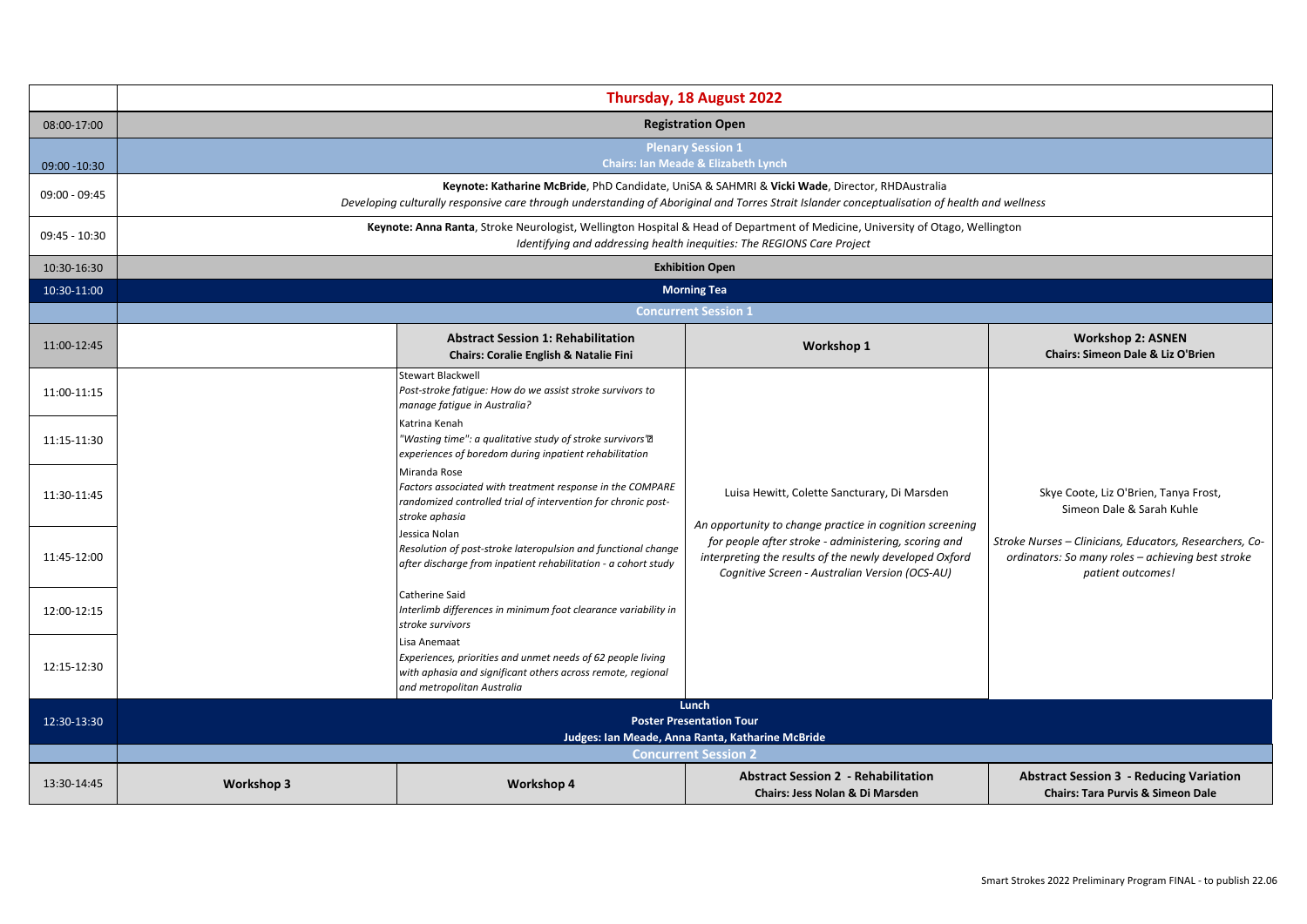|             |                                                  |                                                         | Lauren Arthurson                                                                    | Fiona Ryan & Julia Chessman                                                      |
|-------------|--------------------------------------------------|---------------------------------------------------------|-------------------------------------------------------------------------------------|----------------------------------------------------------------------------------|
| 13:30-13:45 |                                                  |                                                         | POst Stroke TEle-Rehabilitation: Early rehabilitation assessment                    | Realising improvements in stroke: Establishing a process to                      |
|             |                                                  |                                                         | and management                                                                      | facilitate benchmarking and quality improvement in rural<br>stroke care          |
|             |                                                  |                                                         | Kate Scrivener                                                                      | Kelly Coughlan                                                                   |
|             |                                                  |                                                         | Bobath training is inferior to task specific training and not                       | The role of stroke nurse country coordinators in the Quality                     |
| 13:45-14:00 |                                                  |                                                         | superior to other interventions in improving lower limb activities                  | in Acute Stroke Care (QASC) Europe evidence translation                          |
|             |                                                  |                                                         | after stroke: A systematic review with meta-analysis                                | project: results from a process evaluation                                       |
|             |                                                  |                                                         | Amelia Tan                                                                          | Kerry Boyle                                                                      |
|             | Lesley MacDonald - Wicks, Karly Zacharia, Emily  | Tamina Levy, Lauren Christie, Natasha Lannin            | Applying a decision-making aid for upper limb                                       | Do clinicians' perceptions of barriers to urinary continence                     |
| 14:00-14:15 | Ramage, Coralie English                          |                                                         | neurorehabilitation in practice: Examining cross-cultural clinical                  | care change after implementation of the theoretically                            |
|             |                                                  | Promoting behaviour change for self management after    | utility using therapist perspectives                                                | informed "Structured urinary Continence Assessment and                           |
|             | Healthy conversation skills - Taster session     | stroke - implementing implementation science            | Sarah Ashcroft                                                                      | Management Plan (I-SCAMP)" intervention<br>Di Marsden                            |
|             |                                                  |                                                         | The effect of aerobic exercise intensity and duration on Brain-                     | Evidence-based implementation of our "Structured urinary                         |
| 14:15-14:30 |                                                  |                                                         | Derived Neurotrophic Factor in stroke survivors: A systematic                       | Continence Assessment and Management Plan" practice                              |
|             |                                                  |                                                         | review and meta-analysis                                                            | change package to improve continence assessment,                                 |
|             |                                                  |                                                         |                                                                                     | diagnosis and management on wards admitting patients                             |
|             |                                                  |                                                         | Colette Sanctuary & Luisa Hewitt                                                    | post-stroke<br>Rhian Paton-Kelly                                                 |
|             |                                                  |                                                         | The Oxford Cognitive Screen - Australian Version (OCS-AU):                          | <b>Stroke Foundation National Webinar Series</b>                                 |
| 14:30-14:45 |                                                  |                                                         | development and determining Australian cut points for scoring                       |                                                                                  |
|             |                                                  |                                                         | <i>impairment</i>                                                                   |                                                                                  |
| 14:45-15:15 |                                                  |                                                         | <b>Afternoon Tea</b>                                                                |                                                                                  |
|             |                                                  |                                                         |                                                                                     |                                                                                  |
|             |                                                  |                                                         | <b>Concurrent Session 3</b>                                                         |                                                                                  |
|             | <b>Workshop 5</b>                                | Workshop 6                                              | Abstract Session 4 - Stakeholder engagement and                                     | <b>Abstract Session 5 - Life after stroke</b>                                    |
| 15:15-16:30 |                                                  |                                                         | collaborating with people with lived experience                                     | Chairs: Katharine McBride & Ian Meade                                            |
|             |                                                  |                                                         | Chairs: Kelly Andersen & to be advised                                              |                                                                                  |
|             |                                                  |                                                         | Adrian O'Malley                                                                     | Karl Espernberger                                                                |
| 15:15-1530  |                                                  |                                                         | Stroke Foundation's Young Stroke Project: codesigning change                        | Stroke survivors' identity significantly influences post-stroke                  |
|             |                                                  |                                                         | Chelsea Larkman                                                                     | physical activity levels<br>Patty Govender                                       |
|             |                                                  |                                                         | Co-designing a framework for the adaptation of aphasia therapy                      | Perceived impacts of the Action Success Knowledge                                |
| 1530-15:45  |                                                  |                                                         | for diverse cultural and linguistic backgrounds                                     | intervention on the psychosocial wellbeing of people with                        |
|             |                                                  |                                                         |                                                                                     | mild aphasia: A nested qualitative study                                         |
|             | Dana Wong & Dr Jessica Trevena-Peters            | Katharine McBride and Vicki Wade                        | Natalie Fini                                                                        | John Pierce                                                                      |
| 15:45-16:00 | How multidisciplinary team members can work with | Clinical and cultural considerations of stroke care for | Co-design of a Personalised Physical Activity Intervention for                      | "The Big Black Hole" - Experiences of Communication                              |
|             | someone with cognitive and mood changes          | Aboriginal and Torres Strait Islander clients.          | People After Stroke - Insights into Stakeholder Engagement                          | Disability after Stroke from Patient, Caregiver and Clinician                    |
|             |                                                  |                                                         | Dina Pogrebnoy                                                                      | Kathryn Pettigrove                                                               |
| 16:00-16:15 |                                                  |                                                         | -Rebound Online. Co-Design of a website prototype to eat                            | Facilitating community aphasia groups - a scoping review<br>and next steps       |
|             |                                                  |                                                         | well and move more after stroke                                                     |                                                                                  |
|             |                                                  |                                                         | Coralie English<br>The John Hunter Hospital stroke unit: Recruitment of patients to | Louise Gustafsson<br>The challenges of travelling after stroke have dramatically |
| 16:15-16:30 |                                                  |                                                         | the AVERT DOSE international trial during the COVID-19                              | reduced my quality of life - a survey of a neglected traveller                   |
|             |                                                  |                                                         | pandemic                                                                            | population                                                                       |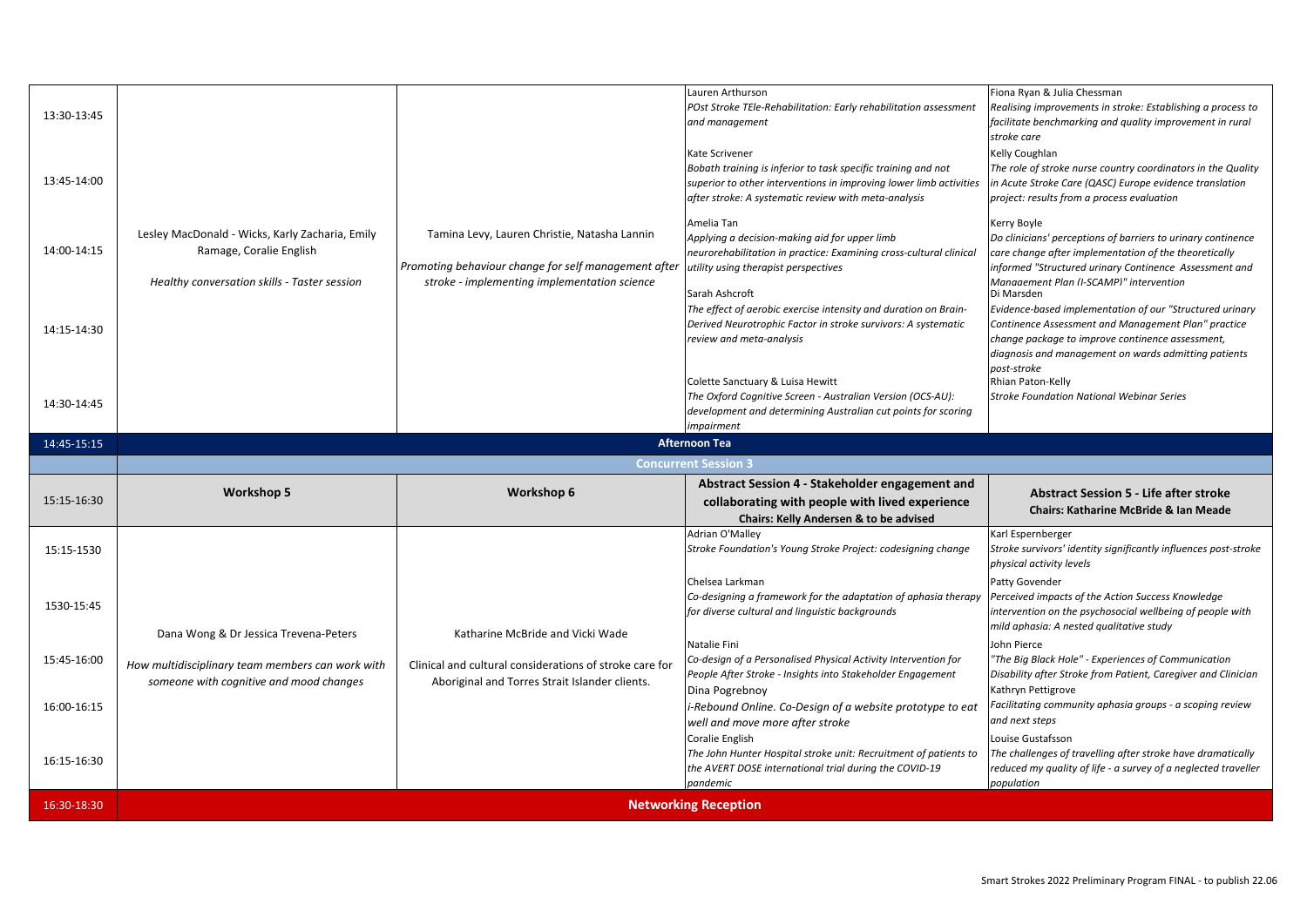| <b>Registration Open</b><br>08:15-16:00<br><b>Exhibition Open</b><br>08:15-16:00<br><b>Plenary Session 2</b><br>09:00 - 10:30<br><b>Chairs: Kelly Andersen &amp; Caleb Ferguson</b><br>Keynote: Sandy Middleton, Director, Nursing Research Institute, St Vincent's Health Network Sydney, St Vincent's Hospital Melbourne and Australian Catholic University<br>Large scale translation of stroke nursing evidence to every day clinical practice<br>09:00-09:45<br><b>Panel Discussion</b><br>Coralie English, Elizabeth Lynch, Kelvin Hill<br>Living Stroke Guidelines 2022: updates and implementation considerations<br>09:45-10:15<br>10:15-10:45<br><b>Morning Tea</b><br><b>Concurrent Session 4</b><br>Abstract Session 6: Technology and innovation for<br><b>Abstract Session 7: Rehabilitation</b><br><b>Abstract Session 8: Community Care</b><br>10:45-12:15<br><b>Workshop 7</b><br>improving service delivery<br><b>Chairs: Suzanne Kuys &amp; Caroline Baker</b><br>Chairs: Jess Nolan & Di Marsden<br>Chairs: Dawn Simpson & To be advised<br>Natalie Ciccone<br>Heidi Janssen<br>Genevieve Vuong<br>The systematic translation of a Comprehensive High-dose<br>Healing Right Way RCT: Novel interventions to enhance the<br>Aphasia Therapy (CHAT) to delivery via telerehabilitation<br>cultural security of rehabilitation services for Aboriginal<br>program combing self-management and secondary<br>10:45-11:00<br>Australians with brain injury<br>prevention for people living with stroke<br>Avanthi Elisha Ball<br>Maria Summut<br>Kate Scrivener<br>The feasibility of a short duration, intensive, multidisciplinary<br>Examining user perspective of an online learning<br>11:00-11:15<br>and self-managed approach to improve mobility for community<br>during participation in a prevention program can be<br>resource for stroke rehabilitation therapists: a mixed<br>stroke survivors<br>maintained 3 months after program end<br>Liz Lynch, Dana Wong, Adrian O'Malley,<br>methods study of the TRAIN program<br>Brenda Booth<br>Lauren Arthurson<br>Jade Dignam<br>Jude Czerenkowski<br>Our Stroke Journey: stroke and recovery information for<br>What are the therapy goals of people with aphasia?<br>BUILDS (Bridging the Urban and reglonal Divide in<br>11:15-11:30<br>Making research matter: Working with people with<br>Aboriginal and Torres Strait Islander people<br>Stroke care): a pilot Telestroke Unit service<br>lived experience of stroke on research projcts<br><b>Tara Purvis</b><br>Laura Joliffe<br>Louise Gustafsson<br>The coordinator role in acute stroke care: through an<br>Patient preferences for stroke rehabilitation: a systematic review<br>11:30-11:45<br>international lens<br>of discrete choice experiments (DCE's)<br>approaches to self-management support across the<br>continuum of care<br>Natasha Lannin<br><b>Emily Dalton</b><br>Heidi Janssen<br>Female Carers Co-produce Support 4 Heart and Emotional<br>What is the prevalence and distribution of upper limb weakness<br>Collaborative nature of participant-interventionist<br>11:45-12:00<br>health to Address Risk facTors (FoCCuS4HEART): exploring the learly post-stroke?<br>relationship between mental health, management of<br>stroke survivors<br>12:00-12:15<br>Discussion<br>Discussion<br>Discussion<br>12:15-13:15<br>Lunch | Friday, 19 August 2022 |                                          |  |  |                                                               |
|-------------------------------------------------------------------------------------------------------------------------------------------------------------------------------------------------------------------------------------------------------------------------------------------------------------------------------------------------------------------------------------------------------------------------------------------------------------------------------------------------------------------------------------------------------------------------------------------------------------------------------------------------------------------------------------------------------------------------------------------------------------------------------------------------------------------------------------------------------------------------------------------------------------------------------------------------------------------------------------------------------------------------------------------------------------------------------------------------------------------------------------------------------------------------------------------------------------------------------------------------------------------------------------------------------------------------------------------------------------------------------------------------------------------------------------------------------------------------------------------------------------------------------------------------------------------------------------------------------------------------------------------------------------------------------------------------------------------------------------------------------------------------------------------------------------------------------------------------------------------------------------------------------------------------------------------------------------------------------------------------------------------------------------------------------------------------------------------------------------------------------------------------------------------------------------------------------------------------------------------------------------------------------------------------------------------------------------------------------------------------------------------------------------------------------------------------------------------------------------------------------------------------------------------------------------------------------------------------------------------------------------------------------------------------------------------------------------------------------------------------------------------------------------------------------------------------------------------------------------------------------------------------------------------------------------------------------------------------------------------------------------------------------------------------------------------------------------------------------------------------------------------------------------------------------------------------------------------------------------------------------------------------------------------------------------------------------------------------------------------------------------|------------------------|------------------------------------------|--|--|---------------------------------------------------------------|
|                                                                                                                                                                                                                                                                                                                                                                                                                                                                                                                                                                                                                                                                                                                                                                                                                                                                                                                                                                                                                                                                                                                                                                                                                                                                                                                                                                                                                                                                                                                                                                                                                                                                                                                                                                                                                                                                                                                                                                                                                                                                                                                                                                                                                                                                                                                                                                                                                                                                                                                                                                                                                                                                                                                                                                                                                                                                                                                                                                                                                                                                                                                                                                                                                                                                                                                                                                                     |                        |                                          |  |  |                                                               |
|                                                                                                                                                                                                                                                                                                                                                                                                                                                                                                                                                                                                                                                                                                                                                                                                                                                                                                                                                                                                                                                                                                                                                                                                                                                                                                                                                                                                                                                                                                                                                                                                                                                                                                                                                                                                                                                                                                                                                                                                                                                                                                                                                                                                                                                                                                                                                                                                                                                                                                                                                                                                                                                                                                                                                                                                                                                                                                                                                                                                                                                                                                                                                                                                                                                                                                                                                                                     |                        |                                          |  |  |                                                               |
|                                                                                                                                                                                                                                                                                                                                                                                                                                                                                                                                                                                                                                                                                                                                                                                                                                                                                                                                                                                                                                                                                                                                                                                                                                                                                                                                                                                                                                                                                                                                                                                                                                                                                                                                                                                                                                                                                                                                                                                                                                                                                                                                                                                                                                                                                                                                                                                                                                                                                                                                                                                                                                                                                                                                                                                                                                                                                                                                                                                                                                                                                                                                                                                                                                                                                                                                                                                     |                        |                                          |  |  |                                                               |
|                                                                                                                                                                                                                                                                                                                                                                                                                                                                                                                                                                                                                                                                                                                                                                                                                                                                                                                                                                                                                                                                                                                                                                                                                                                                                                                                                                                                                                                                                                                                                                                                                                                                                                                                                                                                                                                                                                                                                                                                                                                                                                                                                                                                                                                                                                                                                                                                                                                                                                                                                                                                                                                                                                                                                                                                                                                                                                                                                                                                                                                                                                                                                                                                                                                                                                                                                                                     |                        |                                          |  |  |                                                               |
|                                                                                                                                                                                                                                                                                                                                                                                                                                                                                                                                                                                                                                                                                                                                                                                                                                                                                                                                                                                                                                                                                                                                                                                                                                                                                                                                                                                                                                                                                                                                                                                                                                                                                                                                                                                                                                                                                                                                                                                                                                                                                                                                                                                                                                                                                                                                                                                                                                                                                                                                                                                                                                                                                                                                                                                                                                                                                                                                                                                                                                                                                                                                                                                                                                                                                                                                                                                     |                        |                                          |  |  |                                                               |
|                                                                                                                                                                                                                                                                                                                                                                                                                                                                                                                                                                                                                                                                                                                                                                                                                                                                                                                                                                                                                                                                                                                                                                                                                                                                                                                                                                                                                                                                                                                                                                                                                                                                                                                                                                                                                                                                                                                                                                                                                                                                                                                                                                                                                                                                                                                                                                                                                                                                                                                                                                                                                                                                                                                                                                                                                                                                                                                                                                                                                                                                                                                                                                                                                                                                                                                                                                                     |                        |                                          |  |  |                                                               |
|                                                                                                                                                                                                                                                                                                                                                                                                                                                                                                                                                                                                                                                                                                                                                                                                                                                                                                                                                                                                                                                                                                                                                                                                                                                                                                                                                                                                                                                                                                                                                                                                                                                                                                                                                                                                                                                                                                                                                                                                                                                                                                                                                                                                                                                                                                                                                                                                                                                                                                                                                                                                                                                                                                                                                                                                                                                                                                                                                                                                                                                                                                                                                                                                                                                                                                                                                                                     |                        |                                          |  |  |                                                               |
|                                                                                                                                                                                                                                                                                                                                                                                                                                                                                                                                                                                                                                                                                                                                                                                                                                                                                                                                                                                                                                                                                                                                                                                                                                                                                                                                                                                                                                                                                                                                                                                                                                                                                                                                                                                                                                                                                                                                                                                                                                                                                                                                                                                                                                                                                                                                                                                                                                                                                                                                                                                                                                                                                                                                                                                                                                                                                                                                                                                                                                                                                                                                                                                                                                                                                                                                                                                     |                        |                                          |  |  |                                                               |
|                                                                                                                                                                                                                                                                                                                                                                                                                                                                                                                                                                                                                                                                                                                                                                                                                                                                                                                                                                                                                                                                                                                                                                                                                                                                                                                                                                                                                                                                                                                                                                                                                                                                                                                                                                                                                                                                                                                                                                                                                                                                                                                                                                                                                                                                                                                                                                                                                                                                                                                                                                                                                                                                                                                                                                                                                                                                                                                                                                                                                                                                                                                                                                                                                                                                                                                                                                                     |                        |                                          |  |  |                                                               |
|                                                                                                                                                                                                                                                                                                                                                                                                                                                                                                                                                                                                                                                                                                                                                                                                                                                                                                                                                                                                                                                                                                                                                                                                                                                                                                                                                                                                                                                                                                                                                                                                                                                                                                                                                                                                                                                                                                                                                                                                                                                                                                                                                                                                                                                                                                                                                                                                                                                                                                                                                                                                                                                                                                                                                                                                                                                                                                                                                                                                                                                                                                                                                                                                                                                                                                                                                                                     |                        |                                          |  |  |                                                               |
|                                                                                                                                                                                                                                                                                                                                                                                                                                                                                                                                                                                                                                                                                                                                                                                                                                                                                                                                                                                                                                                                                                                                                                                                                                                                                                                                                                                                                                                                                                                                                                                                                                                                                                                                                                                                                                                                                                                                                                                                                                                                                                                                                                                                                                                                                                                                                                                                                                                                                                                                                                                                                                                                                                                                                                                                                                                                                                                                                                                                                                                                                                                                                                                                                                                                                                                                                                                     |                        |                                          |  |  |                                                               |
|                                                                                                                                                                                                                                                                                                                                                                                                                                                                                                                                                                                                                                                                                                                                                                                                                                                                                                                                                                                                                                                                                                                                                                                                                                                                                                                                                                                                                                                                                                                                                                                                                                                                                                                                                                                                                                                                                                                                                                                                                                                                                                                                                                                                                                                                                                                                                                                                                                                                                                                                                                                                                                                                                                                                                                                                                                                                                                                                                                                                                                                                                                                                                                                                                                                                                                                                                                                     |                        |                                          |  |  |                                                               |
|                                                                                                                                                                                                                                                                                                                                                                                                                                                                                                                                                                                                                                                                                                                                                                                                                                                                                                                                                                                                                                                                                                                                                                                                                                                                                                                                                                                                                                                                                                                                                                                                                                                                                                                                                                                                                                                                                                                                                                                                                                                                                                                                                                                                                                                                                                                                                                                                                                                                                                                                                                                                                                                                                                                                                                                                                                                                                                                                                                                                                                                                                                                                                                                                                                                                                                                                                                                     |                        |                                          |  |  |                                                               |
|                                                                                                                                                                                                                                                                                                                                                                                                                                                                                                                                                                                                                                                                                                                                                                                                                                                                                                                                                                                                                                                                                                                                                                                                                                                                                                                                                                                                                                                                                                                                                                                                                                                                                                                                                                                                                                                                                                                                                                                                                                                                                                                                                                                                                                                                                                                                                                                                                                                                                                                                                                                                                                                                                                                                                                                                                                                                                                                                                                                                                                                                                                                                                                                                                                                                                                                                                                                     |                        |                                          |  |  | Master Stroke: Evaluation of a health service delivered group |
|                                                                                                                                                                                                                                                                                                                                                                                                                                                                                                                                                                                                                                                                                                                                                                                                                                                                                                                                                                                                                                                                                                                                                                                                                                                                                                                                                                                                                                                                                                                                                                                                                                                                                                                                                                                                                                                                                                                                                                                                                                                                                                                                                                                                                                                                                                                                                                                                                                                                                                                                                                                                                                                                                                                                                                                                                                                                                                                                                                                                                                                                                                                                                                                                                                                                                                                                                                                     |                        |                                          |  |  |                                                               |
|                                                                                                                                                                                                                                                                                                                                                                                                                                                                                                                                                                                                                                                                                                                                                                                                                                                                                                                                                                                                                                                                                                                                                                                                                                                                                                                                                                                                                                                                                                                                                                                                                                                                                                                                                                                                                                                                                                                                                                                                                                                                                                                                                                                                                                                                                                                                                                                                                                                                                                                                                                                                                                                                                                                                                                                                                                                                                                                                                                                                                                                                                                                                                                                                                                                                                                                                                                                     |                        |                                          |  |  |                                                               |
|                                                                                                                                                                                                                                                                                                                                                                                                                                                                                                                                                                                                                                                                                                                                                                                                                                                                                                                                                                                                                                                                                                                                                                                                                                                                                                                                                                                                                                                                                                                                                                                                                                                                                                                                                                                                                                                                                                                                                                                                                                                                                                                                                                                                                                                                                                                                                                                                                                                                                                                                                                                                                                                                                                                                                                                                                                                                                                                                                                                                                                                                                                                                                                                                                                                                                                                                                                                     |                        |                                          |  |  |                                                               |
|                                                                                                                                                                                                                                                                                                                                                                                                                                                                                                                                                                                                                                                                                                                                                                                                                                                                                                                                                                                                                                                                                                                                                                                                                                                                                                                                                                                                                                                                                                                                                                                                                                                                                                                                                                                                                                                                                                                                                                                                                                                                                                                                                                                                                                                                                                                                                                                                                                                                                                                                                                                                                                                                                                                                                                                                                                                                                                                                                                                                                                                                                                                                                                                                                                                                                                                                                                                     |                        |                                          |  |  | Physical activity changes made by TIA/mild stroke patients    |
|                                                                                                                                                                                                                                                                                                                                                                                                                                                                                                                                                                                                                                                                                                                                                                                                                                                                                                                                                                                                                                                                                                                                                                                                                                                                                                                                                                                                                                                                                                                                                                                                                                                                                                                                                                                                                                                                                                                                                                                                                                                                                                                                                                                                                                                                                                                                                                                                                                                                                                                                                                                                                                                                                                                                                                                                                                                                                                                                                                                                                                                                                                                                                                                                                                                                                                                                                                                     |                        |                                          |  |  |                                                               |
|                                                                                                                                                                                                                                                                                                                                                                                                                                                                                                                                                                                                                                                                                                                                                                                                                                                                                                                                                                                                                                                                                                                                                                                                                                                                                                                                                                                                                                                                                                                                                                                                                                                                                                                                                                                                                                                                                                                                                                                                                                                                                                                                                                                                                                                                                                                                                                                                                                                                                                                                                                                                                                                                                                                                                                                                                                                                                                                                                                                                                                                                                                                                                                                                                                                                                                                                                                                     |                        |                                          |  |  |                                                               |
|                                                                                                                                                                                                                                                                                                                                                                                                                                                                                                                                                                                                                                                                                                                                                                                                                                                                                                                                                                                                                                                                                                                                                                                                                                                                                                                                                                                                                                                                                                                                                                                                                                                                                                                                                                                                                                                                                                                                                                                                                                                                                                                                                                                                                                                                                                                                                                                                                                                                                                                                                                                                                                                                                                                                                                                                                                                                                                                                                                                                                                                                                                                                                                                                                                                                                                                                                                                     |                        |                                          |  |  |                                                               |
|                                                                                                                                                                                                                                                                                                                                                                                                                                                                                                                                                                                                                                                                                                                                                                                                                                                                                                                                                                                                                                                                                                                                                                                                                                                                                                                                                                                                                                                                                                                                                                                                                                                                                                                                                                                                                                                                                                                                                                                                                                                                                                                                                                                                                                                                                                                                                                                                                                                                                                                                                                                                                                                                                                                                                                                                                                                                                                                                                                                                                                                                                                                                                                                                                                                                                                                                                                                     |                        |                                          |  |  |                                                               |
|                                                                                                                                                                                                                                                                                                                                                                                                                                                                                                                                                                                                                                                                                                                                                                                                                                                                                                                                                                                                                                                                                                                                                                                                                                                                                                                                                                                                                                                                                                                                                                                                                                                                                                                                                                                                                                                                                                                                                                                                                                                                                                                                                                                                                                                                                                                                                                                                                                                                                                                                                                                                                                                                                                                                                                                                                                                                                                                                                                                                                                                                                                                                                                                                                                                                                                                                                                                     |                        |                                          |  |  |                                                               |
|                                                                                                                                                                                                                                                                                                                                                                                                                                                                                                                                                                                                                                                                                                                                                                                                                                                                                                                                                                                                                                                                                                                                                                                                                                                                                                                                                                                                                                                                                                                                                                                                                                                                                                                                                                                                                                                                                                                                                                                                                                                                                                                                                                                                                                                                                                                                                                                                                                                                                                                                                                                                                                                                                                                                                                                                                                                                                                                                                                                                                                                                                                                                                                                                                                                                                                                                                                                     |                        |                                          |  |  | The Right Information at the Right Time - co-development of   |
|                                                                                                                                                                                                                                                                                                                                                                                                                                                                                                                                                                                                                                                                                                                                                                                                                                                                                                                                                                                                                                                                                                                                                                                                                                                                                                                                                                                                                                                                                                                                                                                                                                                                                                                                                                                                                                                                                                                                                                                                                                                                                                                                                                                                                                                                                                                                                                                                                                                                                                                                                                                                                                                                                                                                                                                                                                                                                                                                                                                                                                                                                                                                                                                                                                                                                                                                                                                     |                        |                                          |  |  |                                                               |
|                                                                                                                                                                                                                                                                                                                                                                                                                                                                                                                                                                                                                                                                                                                                                                                                                                                                                                                                                                                                                                                                                                                                                                                                                                                                                                                                                                                                                                                                                                                                                                                                                                                                                                                                                                                                                                                                                                                                                                                                                                                                                                                                                                                                                                                                                                                                                                                                                                                                                                                                                                                                                                                                                                                                                                                                                                                                                                                                                                                                                                                                                                                                                                                                                                                                                                                                                                                     |                        |                                          |  |  |                                                               |
|                                                                                                                                                                                                                                                                                                                                                                                                                                                                                                                                                                                                                                                                                                                                                                                                                                                                                                                                                                                                                                                                                                                                                                                                                                                                                                                                                                                                                                                                                                                                                                                                                                                                                                                                                                                                                                                                                                                                                                                                                                                                                                                                                                                                                                                                                                                                                                                                                                                                                                                                                                                                                                                                                                                                                                                                                                                                                                                                                                                                                                                                                                                                                                                                                                                                                                                                                                                     |                        |                                          |  |  |                                                               |
|                                                                                                                                                                                                                                                                                                                                                                                                                                                                                                                                                                                                                                                                                                                                                                                                                                                                                                                                                                                                                                                                                                                                                                                                                                                                                                                                                                                                                                                                                                                                                                                                                                                                                                                                                                                                                                                                                                                                                                                                                                                                                                                                                                                                                                                                                                                                                                                                                                                                                                                                                                                                                                                                                                                                                                                                                                                                                                                                                                                                                                                                                                                                                                                                                                                                                                                                                                                     |                        |                                          |  |  | relationships in an in-home falls prevention program for      |
|                                                                                                                                                                                                                                                                                                                                                                                                                                                                                                                                                                                                                                                                                                                                                                                                                                                                                                                                                                                                                                                                                                                                                                                                                                                                                                                                                                                                                                                                                                                                                                                                                                                                                                                                                                                                                                                                                                                                                                                                                                                                                                                                                                                                                                                                                                                                                                                                                                                                                                                                                                                                                                                                                                                                                                                                                                                                                                                                                                                                                                                                                                                                                                                                                                                                                                                                                                                     |                        |                                          |  |  |                                                               |
|                                                                                                                                                                                                                                                                                                                                                                                                                                                                                                                                                                                                                                                                                                                                                                                                                                                                                                                                                                                                                                                                                                                                                                                                                                                                                                                                                                                                                                                                                                                                                                                                                                                                                                                                                                                                                                                                                                                                                                                                                                                                                                                                                                                                                                                                                                                                                                                                                                                                                                                                                                                                                                                                                                                                                                                                                                                                                                                                                                                                                                                                                                                                                                                                                                                                                                                                                                                     |                        |                                          |  |  |                                                               |
|                                                                                                                                                                                                                                                                                                                                                                                                                                                                                                                                                                                                                                                                                                                                                                                                                                                                                                                                                                                                                                                                                                                                                                                                                                                                                                                                                                                                                                                                                                                                                                                                                                                                                                                                                                                                                                                                                                                                                                                                                                                                                                                                                                                                                                                                                                                                                                                                                                                                                                                                                                                                                                                                                                                                                                                                                                                                                                                                                                                                                                                                                                                                                                                                                                                                                                                                                                                     |                        |                                          |  |  |                                                               |
| 13:15-14:30<br><b>Chairs: Dominique Cadilhac &amp; Jess Nolan</b>                                                                                                                                                                                                                                                                                                                                                                                                                                                                                                                                                                                                                                                                                                                                                                                                                                                                                                                                                                                                                                                                                                                                                                                                                                                                                                                                                                                                                                                                                                                                                                                                                                                                                                                                                                                                                                                                                                                                                                                                                                                                                                                                                                                                                                                                                                                                                                                                                                                                                                                                                                                                                                                                                                                                                                                                                                                                                                                                                                                                                                                                                                                                                                                                                                                                                                                   |                        | <b>Plenary Session 3: Awards Session</b> |  |  |                                                               |